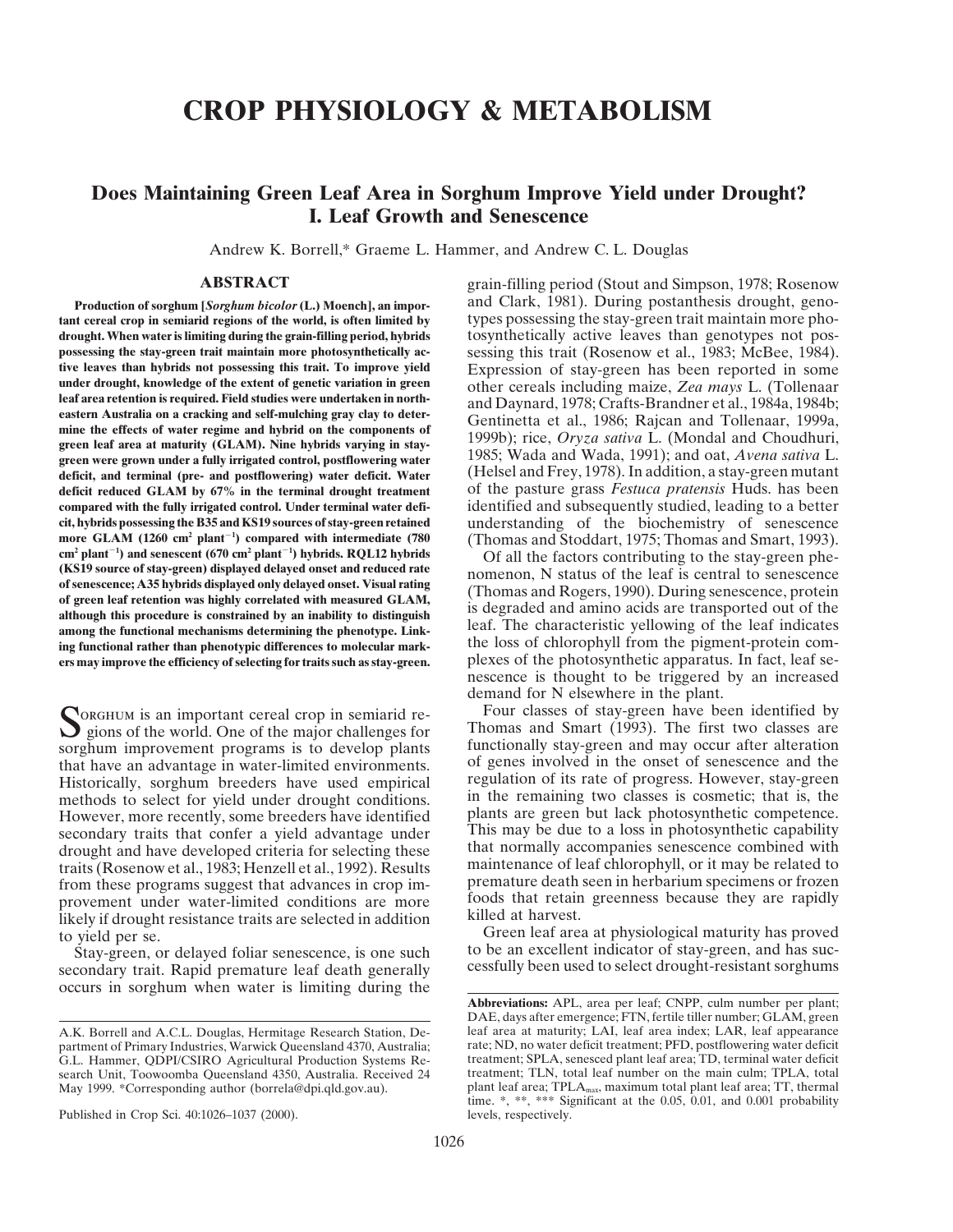cence is a function of the timing of the onset of senes- this series (Borrell et al., 2000). cence and the timing of physiological maturity.

Two factors affecting the components of GLAM are **MATERIALS AND METHODS** water deficit and genotype. Timing and severity of **Experiment Site** drought are critical in determining both leaf area development and subsequent senescence. Environmental A field experiment was conducted at Hermitage Research conditions resulting in high leaf area production at an-<br>Station (altitude 480 m, 28°10'S, 152°02'E) in the sorghum conditions resulting in high leaf area production at anthesis followed by severe postanthesis water deficit are cropping zone of southern Queensland, Australia, in the 1994-<br>most conducive to the expression of stay-green Further-<br>1995 season. The experiment design was a split most conducive to the expression of stay-green. Further-<br>more genotypic differences in leaf area production and<br>replicates. Three irrigation treatments were applied to main more, genotypic differences in leaf area production and<br>separates. Three irrigation treatments were applied to main<br>plots and nine hybrids varying in rate of leaf senescence were senescence among six diverse grain sorghum hybrids<br>were observed by Hammer et al. (1987), and genetic<br>variation in the inheritance of (TPLA<sub>max</sub>), onset of leaf<br>senescence, and rate of leaf senescence have been re-<br>ported found the inheritance of stay-green to be a function of **Treatments** the inheritance of its components, and concluded that **Treatments** the inheritance of the onset of senescence was additive, The water regime treatments were no deficit (ND), post-<br>whereas the inheritance of the rate of senescence was flowering deficit (PFD) and terminal deficit (TD). The whereas the inheritance of the rate of senescence was flowering deficit (PFD) and terminal deficit (TD). The two<br>completely dominant for a slow rate. Therefore, the contrasting water-limited environments (PFD and TD) were

layed onset of leaf senescence, and reduced rate of leaf grown solely on stored soil moisture in heavy soils. The crop senescence are all pathways to increased GLAM. Coef matures on a progressively depleted soil moisture p senescence are all pathways to increased GLAM. Coef-<br>ficients for these parameters are also required to modify TD treatment was designed to mimic this pattern of water ficients for these parameters are also required to modify TD treatments for these parameters are also required to models Leaf senescence routines in sorghum simulation models<br>
(Hammer and Muchow, 1994). Using these coefficients,<br>
together with an understanding of the functional basis<br>
together with an understanding of the functional basis<br>

breeding programs can be time consuming and expen-<br>sive. Therefore, visual rating of stav-green in the field 0.3, 0.7, 1.0, and 0.7 for each 30-d increment of crop growth. sive. Therefore, visual rating of stay-green in the field  $0.3, 0.7, 1.0$ , and 0.7 for each 30-d increment of crop growth.<br>
is very important to plant breeders for screening large segregating populations. Wanous et al. (1 ters were poorly correlated (Bolaños and Edmeades, using a neutron probe (Model 503R, CPN Corp., Martinez, 1996). The lack of association between green leaf reten-<br>
CA). An analysis of the magnitude of water entry found no 1996). The lack of association between green leaf retention and grain yield observed in their studies may be significant differences  $(P > 0.05)$  among plots in this pa-<br>due to increased mobilization of N from the leaves of the<br>higher vialding hybrids thereby inducing senaccenc

senescence, and rate of leaf senescence. Second, the derived from sorghum lines native to Ethiopia and Nigeria,

in the USA (Rosenow et al., 1983) and in Australia association between visual rating of green leaf retention (Henzell et al., 1992). Key components determining and measured green leaf area at maturity was examined GLAM are: (i) maximum green leaf area (TPLA<sub>max</sub>) at under water-limited conditions to assess the accuracy ≈4 d before anthesis, (ii) duration of leaf senescence, of this visual approach. The association between GLAM and (iii) rate of leaf senescence. Duration of leaf senes- and grain yield will be discussed in the second paper of

completely dominant for a slow rate. Therefore, the<br>relative green leaf area duration, being the sum of an<br>additively and a dominantly inherited trait, displayed<br>partial dominance for a large green leaf area duration.<br>To i

Quantitative measurement of stay-green in plant gated regularly on a 30-mm deficit (pan evaporation minus

higher yielding hybrids, thereby inducing senscence, a<br>phenomenon observed by Muchow (1994).<br>The objectives of this study were twofold. First, we<br>determined the effects of water regime and hybrid on<br>the COLE is intermediat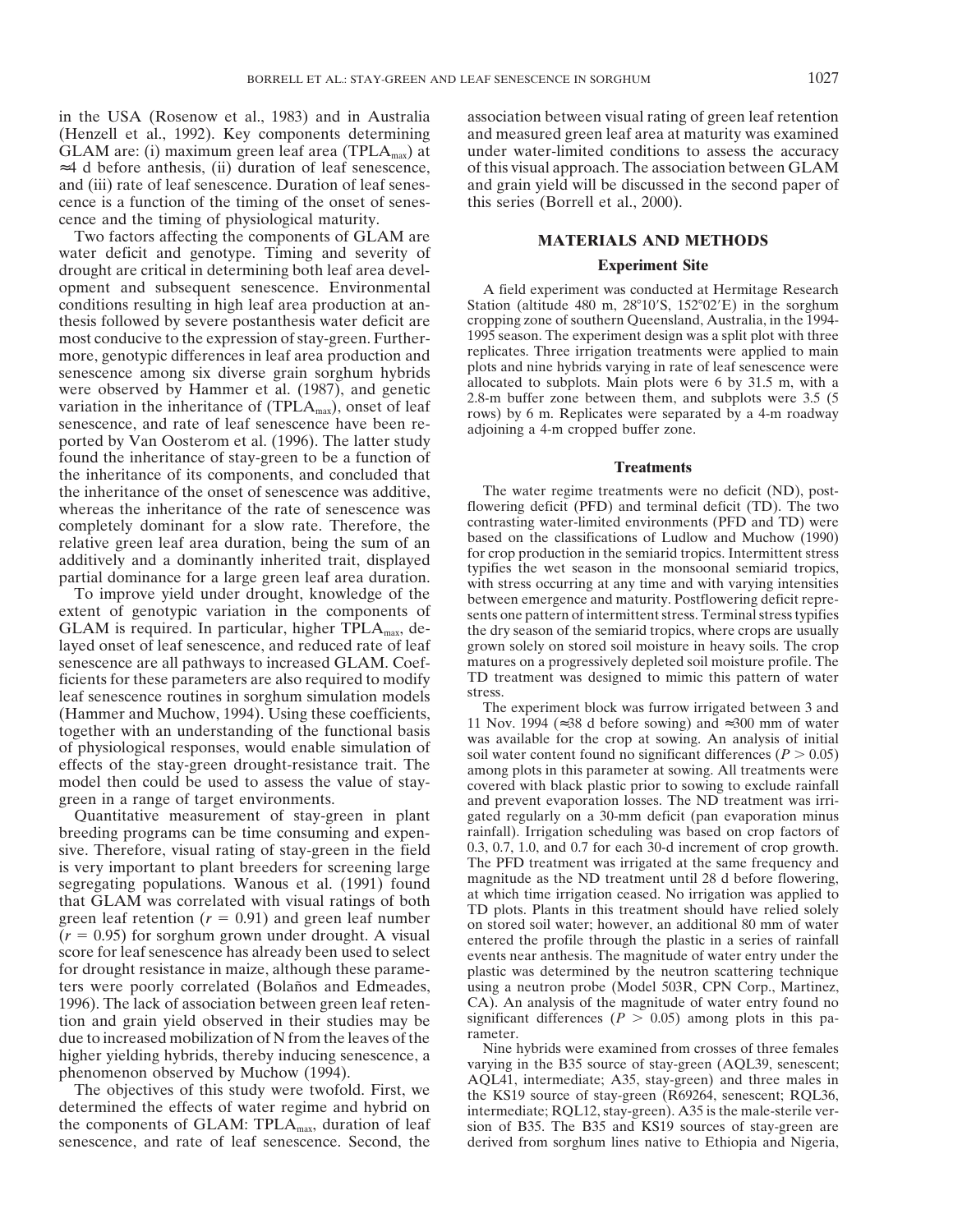respectively. B35 is derived from IS12555, a durra landrace on both main and tiller culms was measured on four tagged<br>in Ethiopia, while RQL12 is derived from KS19, which in turn plants by identifying and marking a known l was derived from the cross between Combine Kafir 60 and in crop growth and then recording the number of fully ex-Short Kaura, the latter being from Nigeria. Hybrid parents panded and senesced leaves at weekly intervals (Hammer et were initially characterized for stay-green by visually rating al., 1993). A leaf was considered fully ex these lines for GLAM in a range of multi-environment trials became visible above the enclosing sheath of the previous across a number of years within the Australian sorghum breed- leaf. A leaf was considered senesced when more than 50% of ing program. its area had senesced. In addition, the green area of all fully

abundant CaCO<sub>3</sub> concretions (Elphinstone depositional, ber of leaves senesced on each tagged plant, together with McKeown, 1978; Ug 5.16, Northcote, 1974). The degree of the known area of those leaves, was used to calcula McKeown, 1978; Ug 5.16, Northcote, 1974). The degree of the known area of those swelling on wetting indicates a high montmorillonite clay con-<br>plant leaf area (SPLA). swelling on wetting indicates a high montmorillonite clay con-<br>tent and the soil is a linear gilgai complex (McKeown, 1978). A single row of length 1 m was also cut from one of three tent and the soil is a linear gilgai complex (McKeown, 1978). The experiment site has a slope of  $\approx 2\%$  and the profile is center rows of each plot at 30, 46, 59 (anthesis + 3d), 87, and moderately well drained. At the surface (0–0.1 m) pH, electri-<br>114 d after emergence (DAE). At least 0.5-m intervals of crop cal conductivity, and Cl were 7.9, 0.125 mS cm<sup>-1</sup>, and 15 mg  $kg^{-1}$ , respectively, and increased to 9.1, 0.366 mS cm<sup>-1</sup>, and areas were sampled. Harvests at 30, 59, and 114 DAE corre-74 mg kg $^{-1}$ 13 g  $kg^{-1}$  at the surface (0–0.1 m), decreasing to 6 g kg<sup>-1</sup> at tion, anthesis, and physiological maturity. Green leaf area was

before sowing) with 300 kg N ha<sup>-1</sup> as urea. Two days later senesced leaves, the senesced portion was cut away from the a mixture containing 40, 30, and 10 kg ha<sup>-1</sup> P, K, and Zn, leaf prior to measurement so that only green leaf area was derespectively, was applied. The site was rotary-hoed immedi- termined. ately after fertilizer application to break down larger clods for ridge construction and seedbed preparation. Ridges of for ridge construction and seedbed preparation. Ridges of **Analyses** height 0.2 m were established 0.7 m apart parallel to the direction of slope. Trickle irrigation tape was laid near the crest **Thermal Time** direction of slope. Trickle irrigation tape was laid near the crest of each ridge in the ND and PFD treatments and connected to of each ringe in the ND and FFD treatments and connected to<br>a main irrigation inne. Water was applied to each irrigation<br>treatment block via an in-line flowmeter in the main line.<br>the main line. After establishing the irrigation infrastructure, each replicate was covered in a single black polyethylene sheet (Garden was covered in a single black polyethylene sheet (Garden dTata 5 *λ T* 2 *Thursery Products, Beenleigh, Queensland, Australia) (8 by* 150 m by 200  $\mu$ m). Sheets were secured by placing sand over the plastic in the furrows. Entry of water under the plastic was prevented by burying the sheets to a depth of 1 m upslope<br>of each replicate, and by constructing wide and shallow drain-if the base  $(T_s)$ , optimum  $(T_{\text{on}})$ , and maximum (1)

of each replicate, and by constructing wide and shallow drain-<br>
age channels below each replicate. No weeds grew under the<br>
aplastic and therefore no weed control was required.<br>
Plastic and therefore no weed control was r density of  $\approx$  14 plants m<sup>-2</sup>.

with the grain in the basal quartile. Physiological maturity was<br>defined as the time at which basal grains in 50% of the tagged<br>panicles attained black layer. The plots were hand harvested<br>Maximum green leaf area per plant panicles attained black layer. The plots were hand harvested on 10 to 12 Apr. 1995.

from the center of Row 1 of each plot. Production of leaves

plants by identifying and marking a known leaf number early al., 1993). A leaf was considered fully expanded when its ligule expanded leaves on both main and tiller culms was measured (Delta-T DIAS image analysis system, Cambridge, UK) on (Delta-T DIAS image analysis system, Cambridge, UK) on **Agronomy** two tagged plants at each of three harvest times corresponding Soil type was a cracking and self-mulching gray clay with with the expansion of the 6th, 12th, and flag leaves. The num-

were left between sampling areas within a row and no adjacent areas were sampled. Harvests at 30, 59, and 114 DAE corresponded with the phenological stages of panicle differentiadepth (0.8–0.9 m).<br>The experiment site was fertilized on 19 Oct. 1994 (57 d) and planimeter (Delta-T DIAS image analysis system). For partly planimeter (Delta-T DIAS image analysis system). For partly

$$
\delta TT = 0 \qquad \qquad T < T_{\text{b}} \text{ or } T > T_{\text{max}} \qquad [1]
$$

$$
\text{STT} = T - T_{\text{b}} \qquad T_{\text{b}} < T < T_{\text{opt}} \qquad [2]
$$

$$
\delta TT = (T_{\text{opt}} - T_{\text{b}})[1 - (T - T_{\text{opt}})/(T_{\text{max}} - T_{\text{opt}})]
$$
  

$$
T_{\text{tot}} < T < T_{\text{max}} \tag{3}
$$

density of  $\approx$  14 plants m<sup>-2</sup>.<br>
Anthesis was defined as the time when 50% of the anthers<br>
had extruded from 50% of 10 tagged panicles in each plot.<br>
Physiological maturity was determined by assessing black<br>
layer twice

the TPLA function. A broken-stick function was fitted to the individual plot data for the SPLA regression on TT. Onset of **Leaf Observations** leaf senescence was estimated as the time at which the two linear phases of the SPLA function intersected. Rate of leaf senescence was determined by the slope of the second linear phases of the second l senescence was determined by the slope of the second linear phase of the SPLA function.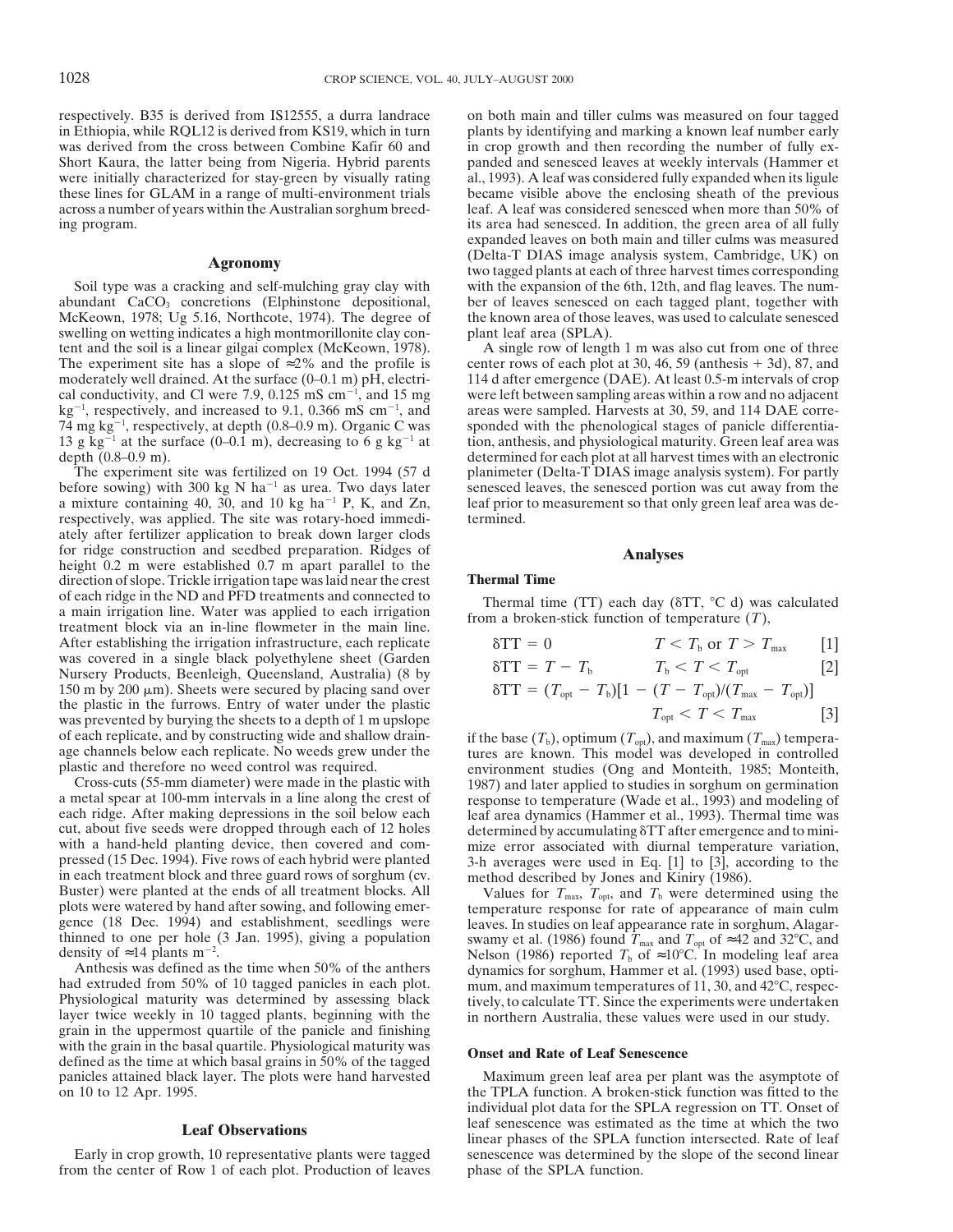| <b>Month</b>    | <b>Rainfall</b> | Mean daily<br>pan evaporation | Mean maximum<br>temperature | <b>Mean minimum</b><br>temperature | <b>Mean daily</b><br>solar radiation |
|-----------------|-----------------|-------------------------------|-----------------------------|------------------------------------|--------------------------------------|
|                 |                 | mm                            |                             |                                    | $MJ$ m <sup>-2</sup> d <sup>-1</sup> |
| <b>December</b> | 63.5            | 7.4                           | 32.9                        | 17.0                               | <b>27.0</b>                          |
| <b>January</b>  | 72.5            | 9.2                           | 28.9                        | 16.2                               | 25.7                                 |
| February        | 118.5           | 4.4                           | 27.4                        | 16.7                               | 20.1                                 |
| <b>March</b>    | 24.5            | 4.0                           | 28.5                        | 13.9                               | 21.1                                 |
| April           | 0.0             | 7.4                           | 25.1                        | 7.7                                | <b>21.0</b>                          |

**Table 1. Means of monthly rainfall, daily pan evaporation, monthly maximum and minimum temperatures, and daily solar radiation recorded at Hermitage Research Station, Queensland, Australia, during the 1994-1995 experiment period.**

as follows: postanthesis periods, with 38 and 68 mm falling 3 and 8 days

where TPLA is the total plant leaf area (cm<sup>2</sup> plant<sup>-1</sup>, asymptote radiation declined from ≈26 MJ m<sup>-2</sup> d<sup>-1</sup> in December anthesis), Duration<sub>s®</sub> is the duration of January to 21 MJ m<sup>-2</sup> d<sup>-1</sup> from February to April. attained ≈4 d before anthesis), Duration is the duration of leaf senescence (°C d), and Rate<sub>sen</sub> is the rate of leaf senescence (cm<sup>2</sup> plant<sup>-1</sup> °C d).

m<sup>2</sup> plant<sup>-1</sup> °C d).<br>
Duration of leaf senescence is defined as the number of **RESULTS AND DISCUSSION**<br>
Parce days from the onset of senescence to physiological ma-<br> **RESULTS AND DISCUSSION** degree days from the onset of senescence to physiological maturity.

anthesis, expressed as loss of relative green leaf area  $(\%)$  per

$$
[(1 - GLAM/GLAA)100]
$$

where GLAM is the green leaf area at maturity (cm<sup>2</sup> m<sup>-2</sup>) and GLAA is the green leaf area at anthesis ( $\text{cm}^2 \text{ m}^{-2}$ ).

The association between visual rating of green leaf retention<br>and measured GLAM was examined under TD to determine<br>the accuracy of this visual approach. Green leaf area was<br>discussed by the securacy of this visual approach measured directly with an electronic planimeter (Delta-T area per plant. It is from this benchmark that leaf area DIAS image analysis system) at the maturity harvest (114 declines according to the onset and rate of senescence, DAE). In addition, green leaf retention was assessed visually by Dr. Bob Henzell (sorghum breeder with Queensland Department of Primary Industries, Australia) at 103 and 115 DAE, using a nine-point scale  $(1 =$  whole plant green;  $9 =$ whole plant dead).

## **Statistical Analyses**

Data were analyzed by standard analysis of variance, and pairwise comparisons of means were performed using the protected LSD procedure at  $P = 0.05$  (Carmer and Swanson, 1973). For all water regimes, correlations were calculated between TPLA and its components: culm number per plant, leaf number per culm, and area per leaf (APL). Furthermore, correlations were calculated between leaf number per culm and both leaf appearance rate and TT to flag leaf appearance. Correlations were also calculated between GLAM and both the visual rating of green leaf retention at maturity and the relative rate of leaf senescence.

## **Meteorological Data**

A portable meteorological station (Easidata Mk 3, Environdata, Warwick, Queensland, Australia) was installed at the eastern end of Replicate 2 to measure temperatures and solar<br>
radiation. Rain gauges (Nylex Corp. Ltd., Melbourne, Austra-<br>
lia, 250 mm) were positioned at each of the four corners of **Austra-**<br> **Austra- Example 10 Exa** the experiment site and a Class A pan was installed at the **LSD**  $(P = 0.05)$ . ND, no water deficit; PFD, postflowering water eastern end of Replicate 1 to measure pan evaporation. Totals deficit; TD, terminal water deficit eastern end of Replicate 1 to measure pan evaporation. Totals

Green leaf area at maturity can be described mathematically of 125 and 131 mm of rain were recorded during the pre- and after anthesis (Table 1). Mean monthly maximum temperatures decreased from  $33^{\circ}$ C in December to  $25^{\circ}$ C in April. Solar radiation declined from  $\approx 26$  MJ m<sup>-2</sup> d<sup>-1</sup> in December and

I and tion, relative rate of leaf senescence was calculated<br>
I and the slope of the linear decline over time from anthesis<br>
to maturity of green leaf area, relative to green leaf area at<br>
to maturity of green leaf area, re day: leaves for the ND treatment. Leaf growth and senes- $\begin{array}{ll}\n(1 - \text{GLAM/GLAA})100] \\
\text{(1 - GLAM/GLAA)}100] \\
\text{(days from anthesis to maturity} & [5] \\
\text{(1 - GLAM/GLAA)})\n\end{array}$  leaves are expanded at the top of the canopy, older leaves senesce at the base. Stage 1 ends  $\approx$  4 d before anthesis when  $TPLA_{max}$  has been attained. Stage 2 is an equilibrium phase characterized by negligible leaf **Visual Rating of Leaf Senescence**<br>
Senescence, ending with the onset of rapid senescence<br>
The essenciation between visual rating of groom logf retention<br>
(Stage 3), particularly in the PFD and TD treatments.

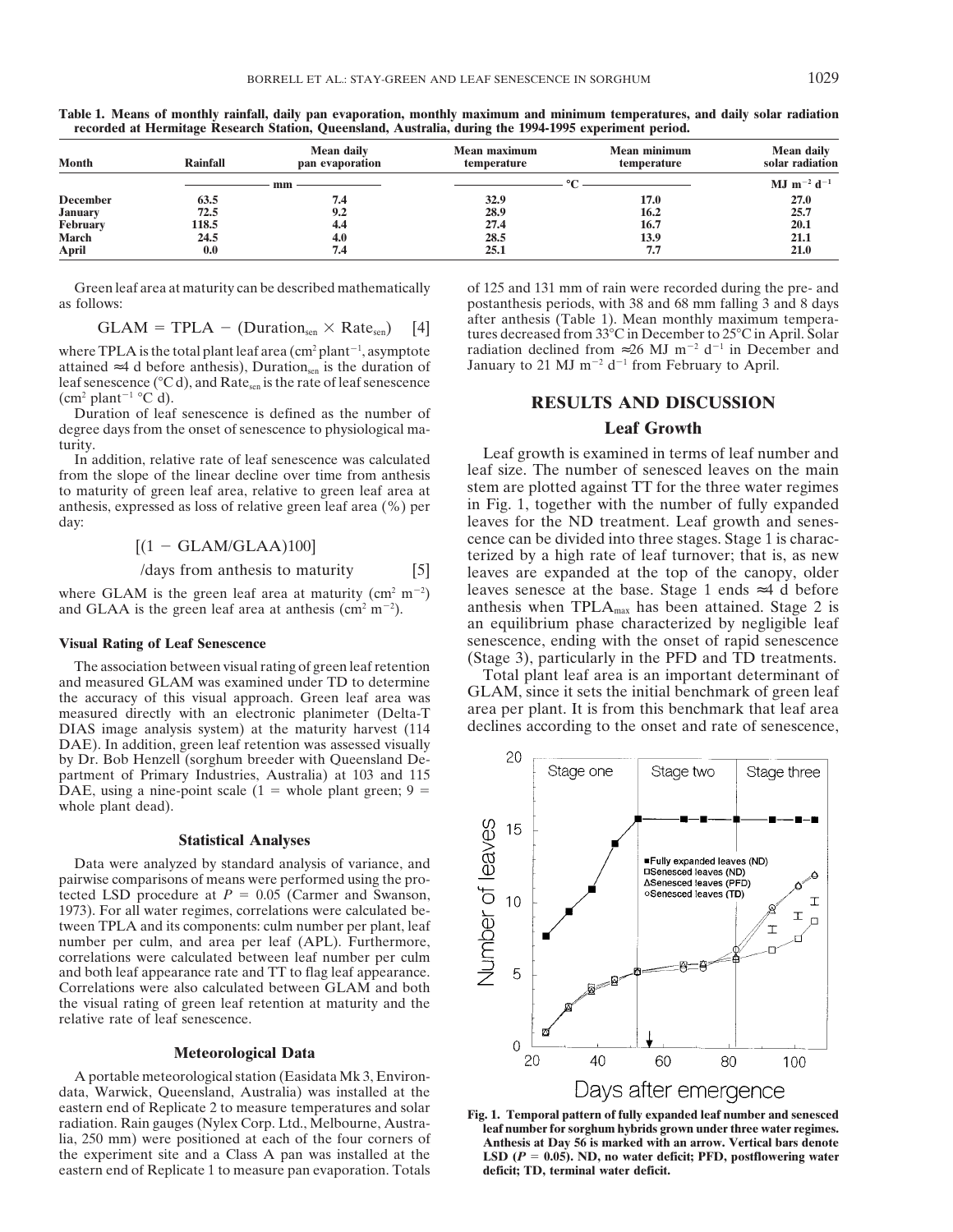

tained throughout grain filling, and ultimately at matu-<br>rity. No genotype  $\times$  water regime interactions were al. (1993). This is consistent with findings of Birch et rity. No genotype  $\times$  water regime interactions were al. (1993). This is consistent with findings of Birch et observed for TPLA or any of its components. Water al. (1998) in a study of five maize hybrids varying in observed for TPLA or any of its components. Water al. (1998) in a study of five maize hybrids varying in deficit reduced ( $P < 0.01$ ) TPLA by  $\approx$ 12% in TD com-<br>maturity and adaptation. It is also consistent with the deficit reduced ( $P < 0.01$ ) TPLA by ≈12% in TD compared with ND and PFD (Fig. 2). Lower TPLA under studies at whole plant level of Hammer et al. (1993) on TD (Fig. 2c) was primarily due to a reduction ( $P <$  sorghum, where maximum TPLA was related to TLN 0.01) in the size of leaves that emerged after the 9th and CNPP. Results from this study fitted the relationleaf (≈400 8C d), suggesting that the water deficit was ship for TPLA reported by Hammer et al. (1993), indisufficiently severe at this stage of crop growth to limit cating that TPLA on the nine hybrids studied was afcell expansion in all subsequent emerging leaves (i.e., fected by TLN and CNPP in the same way as found for leaf numbers 10 and above, Fig. 3a). Therefore even other sorghum hybrids. It could also be shown that in if drought is absent after flowering, preanthesis water this study variation in TLN among hybrids contributed deficit still has the capacity to reduce green leaf area more to hybrid differences in TPLA than did variation during grain filling by limiting TPLA before anthesis, in CNPP.

and hence reducing the green leaf benchmark from which senescence will commence. Average APL was also affected  $(P < 0.01)$  by genotype (Fig. 3b, Table 2), mainly due to larger leaves in RQL36 hybrids.

Genotypic variation  $(P < 0.01)$  in TPLA was observed, ranging from 3026 cm<sup>2</sup> plant<sup>-1</sup> (AQL39/RQL12) to 4066 cm<sup>2</sup> plant<sup>-1</sup> (A35/RQL36) (Table 2). An analysis of the contribution of female parents to hybrid performance found that TPLA was higher  $(P < 0.05)$  in A35 (stay-green) hybrids compared with AQL39 (senescent) and AQL41 (intermediate) hybrids (Table 2). A similar analysis of TPLA in male parents found RQL36 (intermediate) hybrids were highest  $(P < 0.05)$ , RQL12 (staygreen) hybrids were lowest, and R69264 (senescent) hybrids were intermediate in this parameter (Table 2).

Maximum TPLA can be described in terms of the fertile tiller number per plant (FTN) and the total leaf number on the main culm (TLN) according to the relationship developed by Hammer et al. (1993): TPL $A<sub>max</sub>$  =  $(1 + \text{FTN})^{\delta}$ TLN<sup> $\gamma$ </sup>, where  $\delta$  and  $\gamma$  are fitted coefficients. They predicted values of  $TPLA<sub>max</sub>$  from TLN and FTN by allowing for a curvilinear increase in  $TPLA<sub>max</sub>$  with TLN and a sequential decrease in total leaf area produced by successive surviving tillers relative to that on the main culm. In our study, culm number per plant (CNPP =  $1 + FTN$ ) was affected ( $P < 0.05$ ) by genotype (Table 2), but not by water regime. Hybrid variation in CNPP ranged from 1.13 (A35/RQL12) to 1.76 (AQL39/ R69264). The TLN on the main culm was not affected by water regime, although genotypic variation  $(P \leq$ 0.01) was observed (Table 2), ranging from 14.3 leaves (AQL39/RQL12) to 17.1 leaves (A35/RQL36). The TLN correlated significantly with TT to flag leaf appearance and leaf appearance rate (LAR), mainly because of hybrids of A35 (slower maturity and more rapid LAR) and RQL12 (quicker maturity) (Table 2). For the ND treatment, predicted values of  $TPLA<sub>max</sub>$  that were calculated using the relationship of Hammer et al. (1993) with observed values of TLN and FTN for the nine hybrids, correlated highly ( $r = 0.81**$ ,  $n = 9$ , data not shown) with the observed values of  $TPLA<sub>max</sub>$ .

**Fig. 2. Changes in leaf area per plant with thermal time from sowing** Differences in leaf size were related to differences in **for sorghum hybrids grown under three water regimes: (a) no** leaf number per culm, evidenced by the positive relawater deficit, (b) postflowering water deficit, and (c) terminal water<br>deficitionship between averaged TLN and APL values ( $r = 0.70^*$ ,  $n = 81$ ) for the nine hybrids (data not shown). The observed relationship between TLN and APL is thus determining the amount of green leaf area main- due largely to the association between area of the largest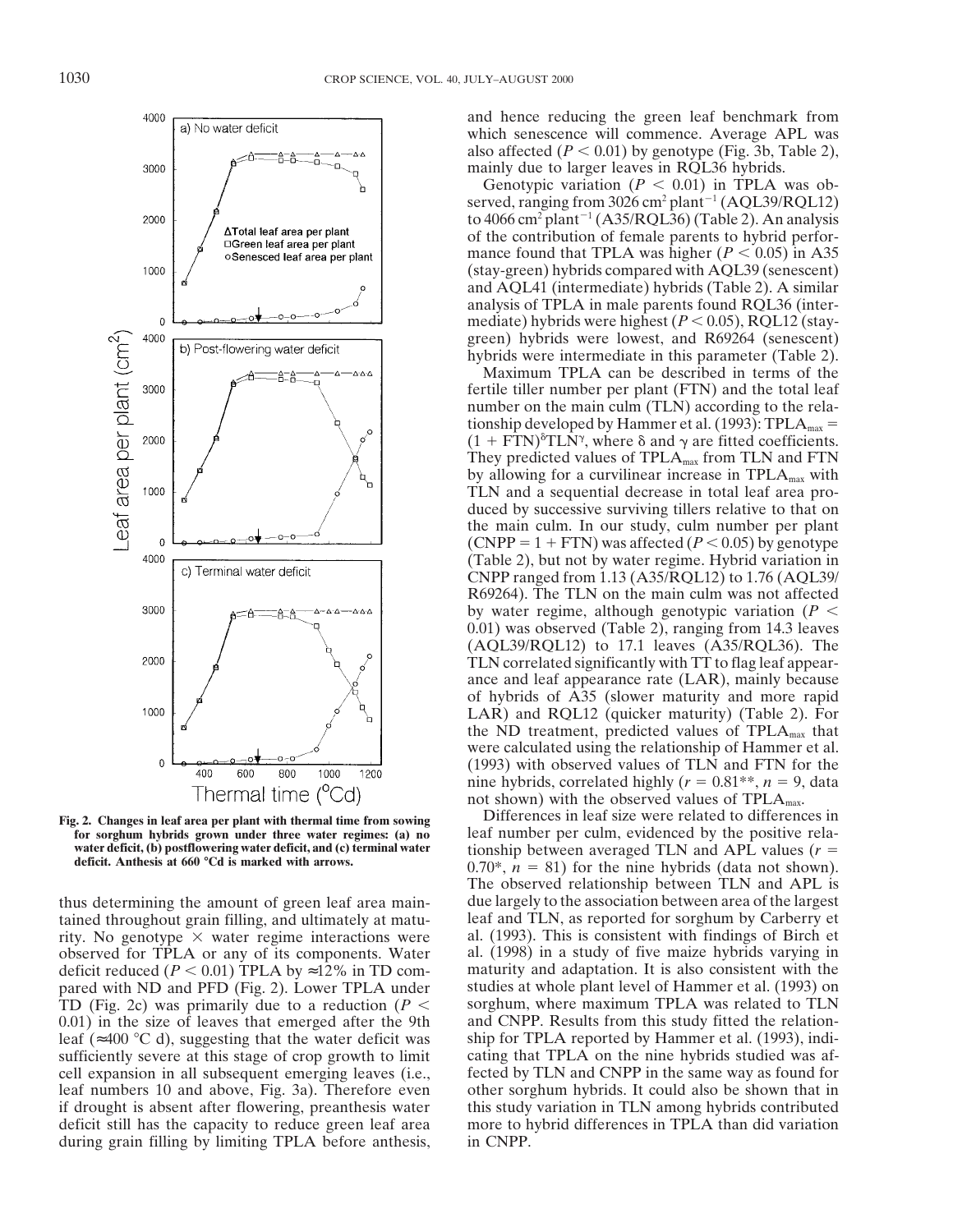

**Fig. 3.** Leaf-size distribution for the main effects of (a) water regime and (b) hybrid type. Vertical bars denote LSD ( $P = 0.05$ ).

cal differences alone, since variation in LAR was not hybrids varying in the B35 source of stay-green were significant. Genotypic variation  $(P < 0.01)$  in days to due to differences in both phenology and LAR (Table anthesis ranged from 54 d for A35/R69264 and AQL39/ 2). Overall, LAR was higher ( $P < 0.05$ ) in A35 hybrids RQL12 to 58 d for AQL39/RQL36 and A35/RQL36.  $(0.0264 \text{ leaves}^{\circ} \text{C } d^{-1})$  compared with AQL39 and Time from emergence to anthesis  $(56 d)$  was not affected  $(P > 0.05)$  by water regime and no genotype  $\times$  water edge, this is the first reported variation in LAR among regime interaction for days to anthesis was observed. sorghum hybrids. Increased TPLA in A35 hybrids was Similar to the current study, Hammer et al. (1993) found therefore a result of the combined increases in LAR,

For the KS19 source of stay-green, genotypic varia-<br>tion  $(P < 0.01)$  in TLN could be explained by phenologi-<br>ever, genotypic differences  $(P < 0.01)$  in TLN among ever, genotypic differences ( $P < 0.01$ ) in TLN among  $\angle$ AQL41 hybrids (0.0248 leaves °C d<sup>-1</sup>). To our knowlno genotypic variation in LAR, hence differences in TT to flag leaf appearance, and leaf size, and together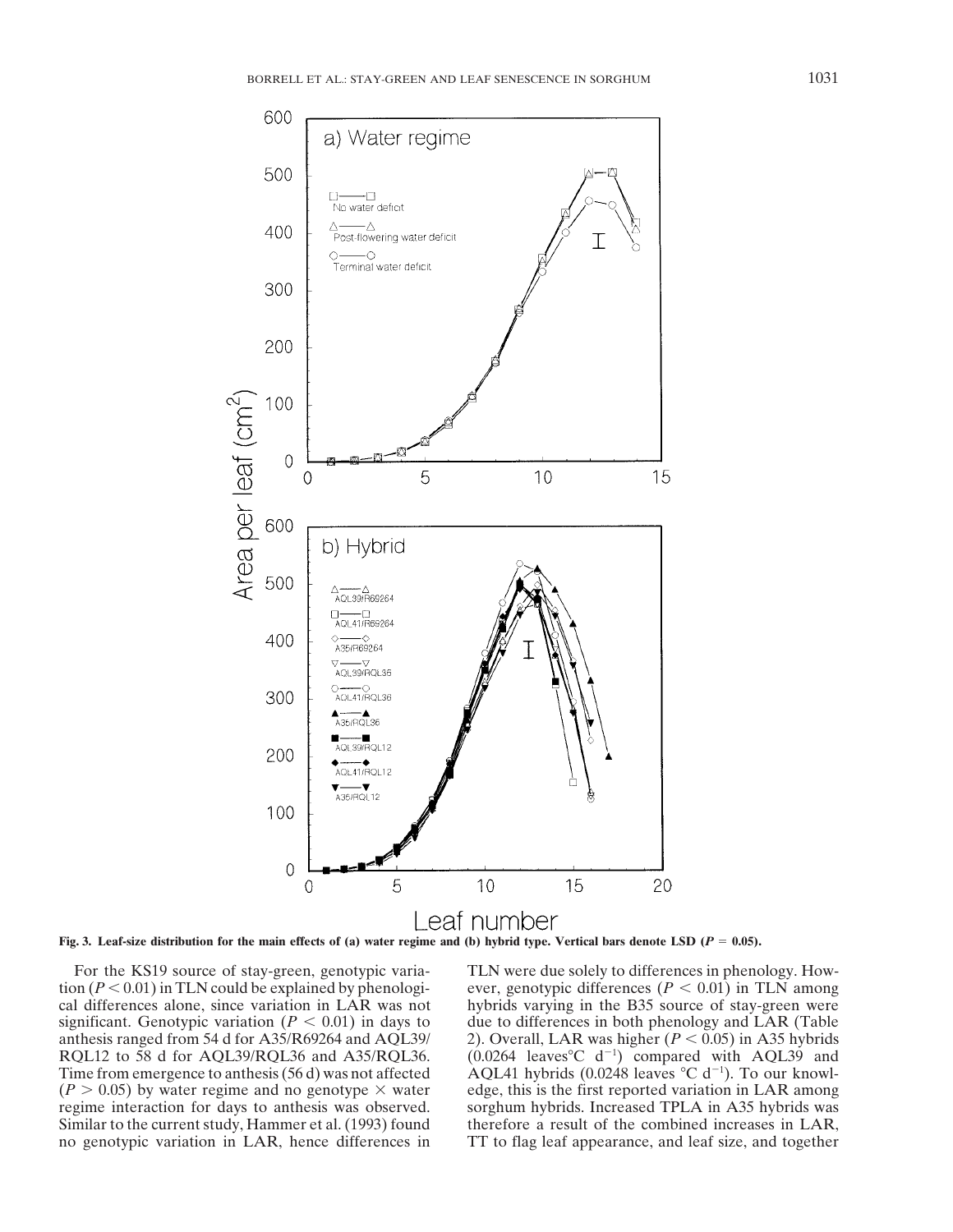| Genotype              | <b>Total plant</b><br>leaf area   | <b>Culm number</b><br>per plant | <b>Total leaf number</b><br>on the main culm | Leaf appearance<br>rate             | Thermal time<br>to flag leaf<br>appearance | Area<br>per leaf |
|-----------------------|-----------------------------------|---------------------------------|----------------------------------------------|-------------------------------------|--------------------------------------------|------------------|
|                       | $\text{cm}^2$ plant <sup>-1</sup> | no. $plant^{-1}$                | no. $\text{culm}^{-1}$                       | leaves $^{\circ}$ C d <sup>-1</sup> | °C d                                       | $\text{cm}^2$    |
|                       |                                   |                                 |                                              |                                     |                                            |                  |
| AQL39/R69264          | 3420                              | 1.76                            | 15.5                                         | 0.0252                              | 616                                        | 198              |
| AQL41/R69264          | 3098                              | 1.53                            | 14.9                                         | 0.0240                              | 620                                        | 200              |
| A35/R69264            | 3723                              | 1.34                            | 16.4                                         | 0.0263                              | 623                                        | 210              |
| AOL39/ROL36           | 3645                              | 1.40                            | 15.5                                         | 0.0249                              | 623                                        | 210              |
| AQL41/RQL36           | 3476                              | 1.40                            | 15.5                                         | 0.0249                              | 623                                        | 223              |
| <b>A35/RQL36</b>      | 4066                              | 1.42                            | 17.1                                         | 0.0274                              | 627                                        | 230              |
| <b>AQL39/RQL12</b>    | 3026                              | 1.66                            | 14.3                                         | 0.0245                              | 585                                        | 199              |
| <b>AOL41/ROL12</b>    | 3221                              | 1.38                            | 15.1                                         | 0.0250                              | 604                                        | 209              |
| <b>A35/RQL12</b>      | 3344                              | 1.13                            | 15.8                                         | 0.0255                              | 618                                        | 204              |
| LSD $(P = 0.05)$      | 231                               | 0.22                            | 0.7                                          | 0.0012                              | 16                                         | 13               |
| <b>Female parents</b> |                                   |                                 |                                              |                                     |                                            |                  |
| AQL39                 | 3364                              | 1.61                            | 15.1                                         | 0.0249                              | 608                                        | 172              |
| AQL41                 | 3265                              | 1.44                            | 15.2                                         | 0.0247                              | 616                                        | 178              |
| A35                   | 3711                              | 1.30                            | 16.4                                         | 0.0264                              | 623                                        | 200              |
| $LSD (P = 0.05)$      | 134                               | 0.13                            | 0.4                                          | 0.0007                              | 9                                          | 9                |
| Male parents          |                                   |                                 |                                              |                                     |                                            |                  |
| R69264                | 3414                              | 1.55                            | 15.6                                         | 0.0252                              | 620                                        | 175              |
| <b>RQL36</b>          | 3729                              | 1.41                            | 16.1                                         | 0.0257                              | 624                                        | 199              |
| <b>RQL12</b>          | 3197                              | 1.39                            | 15.1                                         | 0.0250                              | 602                                        | 176              |
| LSD $(P = 0.05)$      | 134                               | 0.13                            | 0.4                                          | <b>NS</b>                           | 9                                          | 9                |

**Table 2. Total plant leaf area and its components for nine sorghum hybrids and their parents averaged across three water regimes.**

these adaptations may have enabled the durra landraces (onset of senescence), and the rate at which death pro-<br>in Ethiopia to better survive in a very dry environment ceeds (rate of senescence). in Ethiopia to better survive in a very dry environment (National Academy of Sciences, 1996).

| <b>Treatment</b>             | <b>Onset of leaf</b><br>senescence | <b>Duration of leaf</b><br>senescence                                                                                                                                                                                                                                                                                                   |
|------------------------------|------------------------------------|-----------------------------------------------------------------------------------------------------------------------------------------------------------------------------------------------------------------------------------------------------------------------------------------------------------------------------------------|
|                              |                                    | $\overline{\phantom{a}}$ $\hspace{a}$ $\hspace{a}$ $\hspace{a}$ $\hspace{a}$ $\hspace{a}$ $\hspace{a}$ $\hspace{a}$ $\hspace{a}$ $\hspace{a}$ $\hspace{a}$ $\hspace{a}$ $\hspace{a}$ $\hspace{a}$ $\hspace{a}$ $\hspace{a}$ $\hspace{a}$ $\hspace{a}$ $\hspace{a}$ $\hspace{a}$ $\hspace{a}$ $\hspace{a}$ $\hspace{a}$ $\hspace{a}$ $\$ |
| Water regime                 |                                    |                                                                                                                                                                                                                                                                                                                                         |
| No deficit                   | 1056                               | 146                                                                                                                                                                                                                                                                                                                                     |
| <b>Postflowering deficit</b> | 943                                | 257                                                                                                                                                                                                                                                                                                                                     |
| <b>Terminal deficit</b>      | 914                                | 269                                                                                                                                                                                                                                                                                                                                     |
| LSD $(P = 0.05)$             | 35                                 | 54                                                                                                                                                                                                                                                                                                                                      |
| Genotype                     |                                    |                                                                                                                                                                                                                                                                                                                                         |
| AQL39/R69264                 | 939                                | 252                                                                                                                                                                                                                                                                                                                                     |
| <b>AOL41/R69264</b>          | 1001                               | 202                                                                                                                                                                                                                                                                                                                                     |
| A35/R69264                   | 974                                | 230                                                                                                                                                                                                                                                                                                                                     |
| <b>AOL39/ROL36</b>           | 942                                | 249                                                                                                                                                                                                                                                                                                                                     |
| AOL41/ROL36                  | 958                                | 241                                                                                                                                                                                                                                                                                                                                     |
| <b>A35/ROL36</b>             | 963                                | 242                                                                                                                                                                                                                                                                                                                                     |
| AOL39/ROL12                  | 977                                | 195                                                                                                                                                                                                                                                                                                                                     |
| <b>AOL41/ROL12</b>           | 999                                | 202                                                                                                                                                                                                                                                                                                                                     |
| <b>A35/ROL12</b>             | 987                                | 204                                                                                                                                                                                                                                                                                                                                     |
| LSD $(P = 0.05)$             | 39                                 | 43                                                                                                                                                                                                                                                                                                                                      |
| <b>Female</b> parents        |                                    |                                                                                                                                                                                                                                                                                                                                         |
| AQL39                        | 953                                | 232                                                                                                                                                                                                                                                                                                                                     |
| AQL41                        | 986                                | 215                                                                                                                                                                                                                                                                                                                                     |
| A35                          | 975                                | 225                                                                                                                                                                                                                                                                                                                                     |
| LSD $(P = 0.05)$             | 22                                 | <b>NS</b>                                                                                                                                                                                                                                                                                                                               |
| Male parents                 |                                    |                                                                                                                                                                                                                                                                                                                                         |
| R69264                       | 971                                | 228                                                                                                                                                                                                                                                                                                                                     |
| <b>RQL36</b>                 | 954                                | 244                                                                                                                                                                                                                                                                                                                                     |
| <b>ROL12</b>                 | 988                                | 200                                                                                                                                                                                                                                                                                                                                     |
| LSD $(P = 0.05)$             | 22                                 | 25                                                                                                                                                                                                                                                                                                                                      |

Onset of leaf senescence is defined as the time at which the two linear phases of the SPLA function inter-**Leaf Senescence** sected (Fig. 2). Onset of senescence was earlier  $(P < 0.01)$  in TD (914 °C d) and PFD (943 °C d) plants The number of leaves senesced on each plant (Fig. 0.01) in TD (914 °C d) and PFD (943 °C d) plants<br>1), together with the known area of those leaves (Fig. 3), was used to calculate total senesced leaf area per<br>3), was used with RQL36 (intermediate) hybrids. Differences in on-Table 3. Onset and duration of leaf senescence for nine sorghum<br>hybrids and their parents grown under three water regimes.<sup>†</sup> confounded by phenological differences, since there was no correlation between TT to flag appearance and onset of leaf senescence (data not shown). According to the classification of stay-green by Thomas and Smart (1993), the B35 and KS19 sources of stay-green both displayed Type A behavior; that is, they exhibited delayed onset of senescence, which may have arisen after alteration of genes involved in the timing of the initiation of senescence. Van Oosterom et al. (1996) reported that two QDPI lines derived from KS19 (Q101 and Q102) also displayed delayed onset of leaf senescence. Genes associated with Type A stay-green are likely to be speci-<br>fically activated at the initiation of senescence. This is the point at which all the various transduction pathways converge, invoking the stay-green syndrome through environmental and internal cues (Thomas and Smart, 1993). Type A stay-green has also been observed in other crop species. For example, soybeans [*Glycine max* (L.) Merr.] exhibiting the delayed leaf senescence (DLS) trait were found to retain chlorophyll, leaf protein, ribulose biphosphate carboxylase (rubisco) activity, and nodule N fixation at higher levels than normal **LSD (***<sup>P</sup>* <sup>5</sup> **0.05) 22 25** (Abu-Shakra et al., 1978).

**† Values were determined using a broken-stick model.** Duration of leaf senescence is defined as the number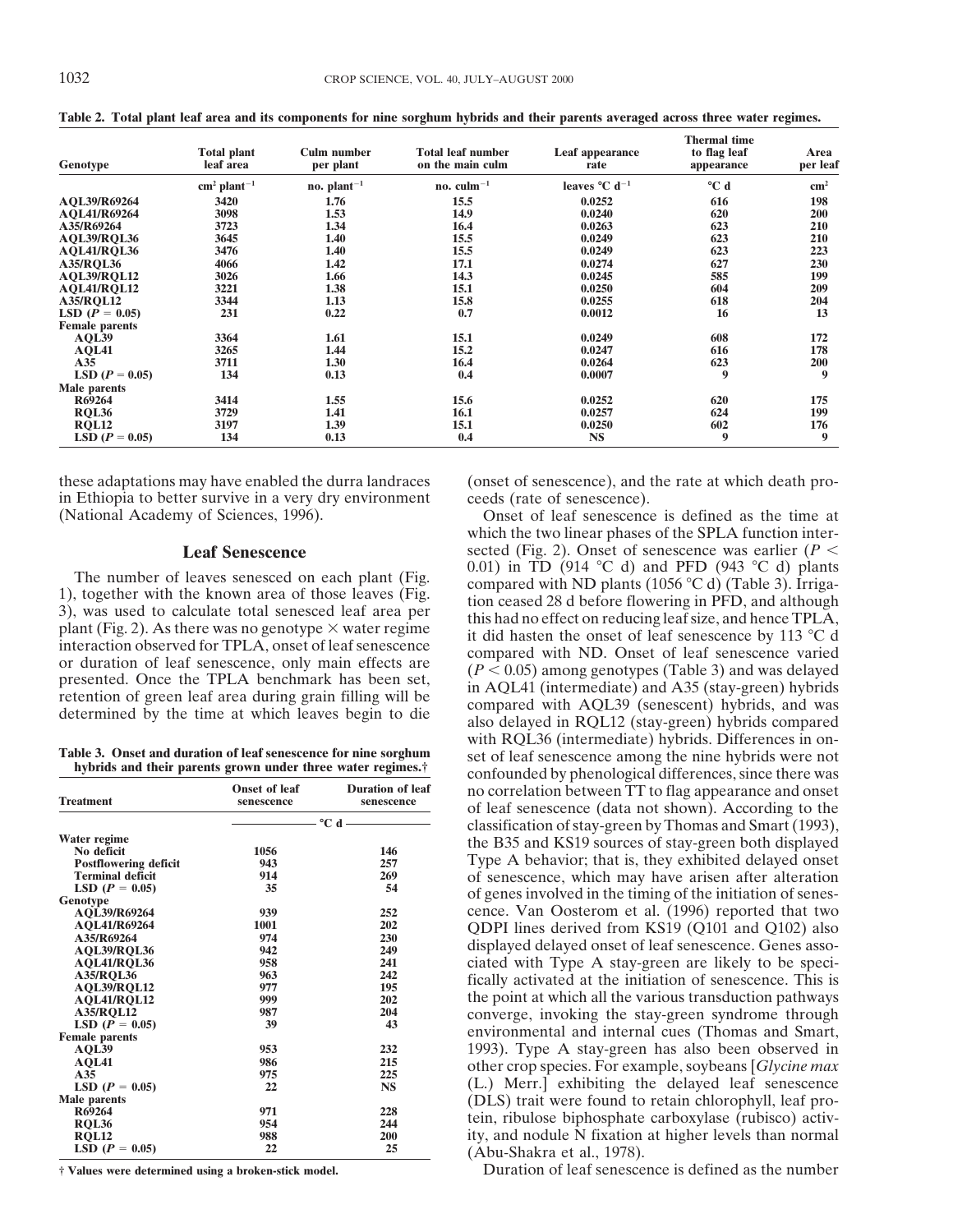**Table 4. Days to physiological maturity in nine sorghum hybrids Table 6. Rate of leaf senescence for three female and three male**

|                       | Male parents                                                                                       |                                         |                               |                                                         |              | Water regime                                           |                            |
|-----------------------|----------------------------------------------------------------------------------------------------|-----------------------------------------|-------------------------------|---------------------------------------------------------|--------------|--------------------------------------------------------|----------------------------|
| <b>Female</b> parents | R69264                                                                                             | <b>ROL36</b>                            | RQL12                         |                                                         | No deficit   | Postflowering<br>deficit                               | <b>Terminal</b><br>deficit |
|                       |                                                                                                    | No water deficit                        |                               |                                                         |              | cm <sup>2</sup> plant <sup>-1</sup> °C d <sup>-1</sup> |                            |
| AOL39<br>AQL41        | $113(55)$ †<br>114(55)<br>115                                                                      | 116 (58)<br>115(58)                     | 108(53)<br>113(56)            | <b>Female</b> parents<br>AQL39<br>AOL41                 | 3.91<br>3.56 | 7.95<br>9.81                                           | 7.17<br>7.87               |
| A35                   | $(56)$ xf†                                                                                         | 114 (59)<br>Postflowering water deficit | 113(57)                       | A35<br>LSD $(P = 0.05)$<br>Male parents                 | 5.50<br>0.95 | 9.89<br>0.95                                           | 7.56<br><b>NS</b>          |
| AOL39<br>AQL41<br>A35 | 111(56)<br>114 (54)<br>113(53)                                                                     | 115(58)<br>115(57)<br>115(58)           | 110(55)<br>115(56)<br>110(55) | R69264<br><b>ROL36</b>                                  | 5.51<br>3.63 | 9.78<br>9.84                                           | 8.53<br>8.18               |
|                       |                                                                                                    | <b>Terminal water deficit</b>           |                               | <b>ROL12</b><br>LSD $(P = 0.05)$                        | 3.83<br>0.95 | 8.02<br>0.95                                           | 5.90<br>0.95               |
| AOL39<br>AQL41<br>A35 | 109(54)<br>105(57)<br>106 (54)<br>113(54)<br>112(55)<br>109 (56)<br>113 (58)<br>113(53)<br>110(54) |                                         |                               | † Values were determined using a broken-stick model.    |              |                                                        |                            |
|                       |                                                                                                    | LSD $(0.05) = 4$ LSD $(0.05) = (2)$     |                               | less ( $P < 0.05$ ) in RQL12 (stay-green) compared with |              |                                                        |                            |

|                       |        | <b>Male parents</b>                                                     |              |                       |        | Male parents                       |
|-----------------------|--------|-------------------------------------------------------------------------|--------------|-----------------------|--------|------------------------------------|
| <b>Female parents</b> | R69264 | <b>ROL36</b>                                                            | <b>ROL12</b> | <b>Female</b> parents | R69264 | <b>ROL36</b>                       |
|                       |        | cm <sup>2</sup> plant <sup>-1</sup> °C d <sup>-1</sup>                  |              |                       |        | $\%$ loss LAI d <sup>-1</sup> †    |
|                       |        | No water deficit                                                        |              |                       |        | No water deficit                   |
| AOL39                 | 2.86   | 4.52                                                                    | 4.36         |                       |        |                                    |
| AQL41                 | 6.77   | 1.16                                                                    | 2.75         | AOL39                 | 0.28   | 0.47                               |
| A35                   | 6.91   | 5.20                                                                    | 4.38         | AQL41                 | 0.31   | 0.18                               |
|                       |        | Postflowering water deficit                                             |              | A35                   | 0.42   | 0.32                               |
| AOL39                 | 9.29   | 8.03                                                                    | 6.53         |                       |        | <b>Postflowering water deficit</b> |
| AQL41                 | 9.89   | 10.20                                                                   | 9.33         | AOL39                 | 1.08   | 1.11                               |
| A35                   | 10.17  | 11.30                                                                   | 8.20         | AOL41                 | 1.35   | 1.14                               |
|                       |        | <b>Terminal water deficit</b>                                           |              | A35                   | 1.08   | 1.24                               |
| AOL39                 | 8.00   | 8.56                                                                    | 4.96         |                       |        | <b>Terminal water deficit</b>      |
| AQL41                 | 9.23   | 8.02                                                                    | 6.37         | AOL39                 | 1.39   | 1.39                               |
| A35                   | 8.36   | 7.96                                                                    | 6.36         | AQL41                 | 1.47   | 1.55                               |
|                       |        | LSD $(0.05) = 2.86$ (when comparing means within the same water regime) |              | A35                   | 1.38   | 1.18                               |
|                       |        | LSD $(0.05) = 2.88$ (when comparing means among water regimes)          |              |                       |        | $LSD (0.05) = 0.31$ LSD $(0.01) =$ |

**† Values were determined using a broken-stick model. † LAI is leaf area index.**

parents grown under three water regimes.<sup>†</sup>

|                                  | Male parents                                                    |                               |                                                                            |                              | Water regime                                             |                              |
|----------------------------------|-----------------------------------------------------------------|-------------------------------|----------------------------------------------------------------------------|------------------------------|----------------------------------------------------------|------------------------------|
| R69264                           | <b>ROL36</b>                                                    | RQL12                         |                                                                            | No deficit                   | <b>Postflowering</b><br>deficit                          | <b>Terminal</b><br>deficit   |
|                                  | No water deficit                                                |                               |                                                                            |                              | cm <sup>2</sup> plant <sup>-1</sup> °C d <sup>-1</sup> - |                              |
| 113 (55)†<br>114 (55)            | 116 (58)<br>115 (58)                                            | 108(53)<br>113(56)            | <b>Female</b> parents<br>AOL39<br>AOL41                                    | 3.91<br>3.56                 | 7.95<br>9.81                                             | 7.17<br>7.87                 |
| 115<br>$(56)$ xf†                | 114 (59)<br><b>Postflowering water deficit</b>                  | 113(57)                       | A35<br>LSD $(P = 0.05)$                                                    | 5.50<br>0.95                 | 9.89<br>0.95                                             | 7.56<br><b>NS</b>            |
| 111 (56)<br>114 (54)<br>113 (53) | 115(58)<br>115(57)<br>115 (58)<br><b>Terminal water deficit</b> | 110(55)<br>115(56)<br>110(55) | Male parents<br>R69264<br><b>ROL36</b><br><b>ROL12</b><br>LSD $(P = 0.05)$ | 5.51<br>3.63<br>3.83<br>0.95 | 9.78<br>9.84<br>8.02<br>0.95                             | 8.53<br>8.18<br>5.90<br>0.95 |
| 100 (54)                         | 105(57)                                                         | 106 $(54)$                    |                                                                            |                              |                                                          |                              |

 $\text{less } (P < 0.05)$  in RQL12 (stay-green) compared with R69264 (senescent) hybrid. **† Days to anthesis are presented in parentheses.**

Genotype and water regime also interacted strongly  $(P < 0.01)$  for relative rate of leaf senescence, expressed

of days from the onset of senescence to physiological  $(P \le 0.001)$  for relative rate of leaf senescence, expressed and with that Tor ND (Table 3). The contribution of the female TD 7). There was little variation in relati

Table 5. Rate of leaf senescence for nine hybrids grown under<br>three water regimes.<sup>†</sup><br>three water regimes.<sup>†</sup><br>din nine sorghum hybrids grown under three levels of<br>water supply.

| <b>Female parents</b> |              | Male parents                                                           |              |                       | Male parents |                                         |              |
|-----------------------|--------------|------------------------------------------------------------------------|--------------|-----------------------|--------------|-----------------------------------------|--------------|
|                       | R69264       | <b>ROL36</b>                                                           | <b>RQL12</b> |                       | R69264       |                                         |              |
|                       |              |                                                                        |              | <b>Female</b> parents |              | <b>ROL36</b>                            | <b>ROL12</b> |
|                       |              | No water deficit                                                       |              |                       |              | $\%$ loss LAI d <sup>-1</sup> †         |              |
|                       |              |                                                                        |              |                       |              | No water deficit                        |              |
| <b>AOL39</b>          | 2.86<br>6.77 | 4.52<br>1.16                                                           | 4.36<br>2.75 | AQL39                 | 0.28         | 0.47                                    | 0.13         |
| <b>AQL41</b><br>A35   | 6.91         | 5.20                                                                   | 4.38         | AQL41                 | 0.31         | 0.18                                    | 0.25         |
|                       |              | Postflowering water deficit                                            |              | A35                   | 0.42         | 0.32                                    | 0.49         |
| <b>AOL39</b>          | 9.29         | 8.03                                                                   | 6.53         |                       |              | Postflowering water deficit             |              |
| <b>AOL41</b>          | 9.89         | 10.20                                                                  | 9.33         | AOL39                 | 1.08         | 1.11                                    | 1.05         |
| A35                   | 10.17        | 11.30                                                                  | 8.20         | AQL41                 | 1.35         | 1.14                                    | 1.02         |
|                       |              | <b>Terminal water deficit</b>                                          |              | A35                   | 1.08         | 1.24                                    | 1.06         |
| <b>AOL39</b>          | 8.00         | 8.56                                                                   | 4.96         |                       |              | <b>Terminal water deficit</b>           |              |
| <b>AOL41</b>          | 9.23         | 8.02                                                                   | 6.37         | AQL39                 | 1.39         | 1.39                                    | 1.12         |
| A35                   | 8.36         | 7.96                                                                   | 6.36         | AQL41                 | 1.47         | 1.55                                    | 0.75         |
|                       |              | $LSD(0.05) = 2.86$ (when comparing means within the same water regime) |              | A35                   | 1.38         | 1.18                                    | 0.86         |
|                       |              | $LSD(0.05) = 2.88$ (when comparing means among water regimes)          |              |                       |              | LSD $(0.05) = 0.31$ LSD $(0.01) = 0.42$ |              |
|                       |              |                                                                        |              |                       |              |                                         |              |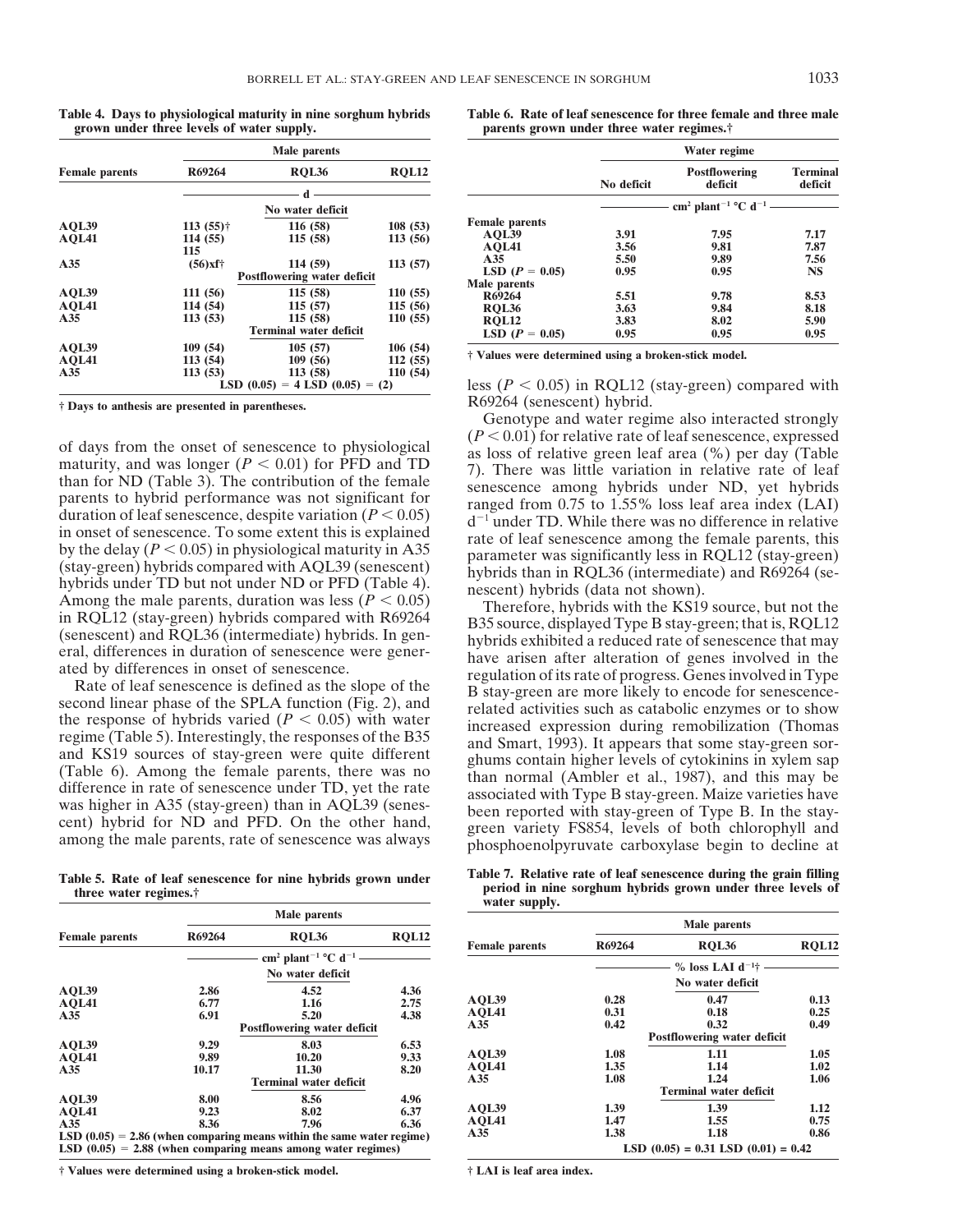the normal time, but the rate of decrease is reduced ment, resulting in their death (Vanderlip and Reeves, compared with other varieties, so that it retains in its 1972). leaves more reduced  $N$  and  $NO<sub>3</sub>$  reductase activity, as well as carboxylating enzymes and chlorophyll varieties **Green Leaf Area at Maturity** 

Senescence, despite having a high rate of senescence. In<br>
maintained more green leaf area than their intermediate<br>
(RQL36) and senescent (R69264) counterparts by com-<br>
bining delayed onset and reduced rate of leaf senes-<br>

Wolfe et al., 1988ab), shading (Ludwig et al., 1965; Goldsworthy, 1970), insect or disease attack (Thomas and **Table 8. Green leaf area at maturity for nine sorghum hybrids**<br>Stoddart 1980: Waggoner and Berger 1987) or physical grown under three water regimes. **grown under three water regimes.** Stoddart, 1980; Waggoner and Berger, 1987), or physical damage (Vanderlip and Reeves, 1972). Genetic variation in senescence has also been observed in sorghum hybrids (Duncan et al., 1981; Hammer et al., 1987). A critical factor in our study is that onset and rate of leaf senescence were triggered by genetic and water regime effects and not by the confounding effects of shading, nutrient deficiencies, insects, or diseases. No foliar diseases were reported in this study, and nonlimiting levels of all essential elements were supplied. The extent to which senescence in lower leaves was induced by shading from the upper canopy was not determined, although low light environments from competitive shading were not considered to be a significant factor in this study. Normal morphological development would also have **LSD** (0.05) = 561 (when comparing means within the same water regimes)<br> **LSD** (0.05) = 551 (when comparing means among water regimes) contributed to the senescence of the lowest leaves, since the sheaths of these leaves are ruptured by culm enlarge- **† Values were determined using a broken-stick model.**

(Crafts-Brandner et al., 1984a, 1984b).<br>
In our study, hybrids containing the B35 and KS19<br>
sources of stay-green retained similar leaf greenness at<br>
physiological maturity under drought, yet the means of<br>
attaining this c

character in another, yet the common phenotype may<br>
arise from very different underlying physiological and<br>
bichemical mechanisms. That such differences exist in<br>
these mechanisms. That such differences exist in<br>
these me protein breakdown during senescence of the three stay-<br>green genotypes indicates that the phenotypic similarity<br>is only superficial. For example, E36-1 displayed normal<br>sequential senescence in both high and low N environ of the nitrogen remobilizing enzymes was enhanced,<br>leading to a delay in the onset of leaf senescence (Type<br>A stay-green).<br>Leaf senescence occurs because of the natural biologi-<br>leaf particular, the leaf number/leaf size a

In particular, the leaf number/leaf size approach procal process of aging, but it can also be triggered by water vides a basis to modify the leaf senescence routines in a deficit (Rosenow et al., 1983; Thomas, 1992), nutrient sorghum simulation model. These coefficients, together deficiency (Sinclair and de Wit, 1975; Muchow, 1988; with an understanding of the functional basis of physio-

|                       |        | <b>Male</b> parents                                                    |              |
|-----------------------|--------|------------------------------------------------------------------------|--------------|
| <b>Female parents</b> | R69264 | <b>ROL36</b>                                                           | <b>ROL12</b> |
|                       |        | $\text{cm}^2$ plant <sup>-1</sup>                                      |              |
|                       |        | No water deficit                                                       |              |
| AOL39                 | 2556   | 2800                                                                   | 2594         |
| AOL41                 | 2697   | 2784                                                                   | 2684         |
| A35                   | 2723   | 3180                                                                   | 2440         |
|                       |        | Postflowering water deficit                                            |              |
| AOL39                 | 902    | 1566                                                                   | 1183         |
| AOL41                 | 464    | 1210                                                                   | 1079         |
| A35                   | 1517   | 1392                                                                   | 1262         |
|                       |        | <b>Terminal water deficit</b>                                          |              |
| AOL39                 | 590    | 585                                                                    | 1291         |
| AOL41                 | 350    | 473                                                                    | 1177         |
| A35                   | 584    | 1607                                                                   | 1448         |
|                       |        | LSD $(0.05) = 561$ (when comparing means within the same water regime) |              |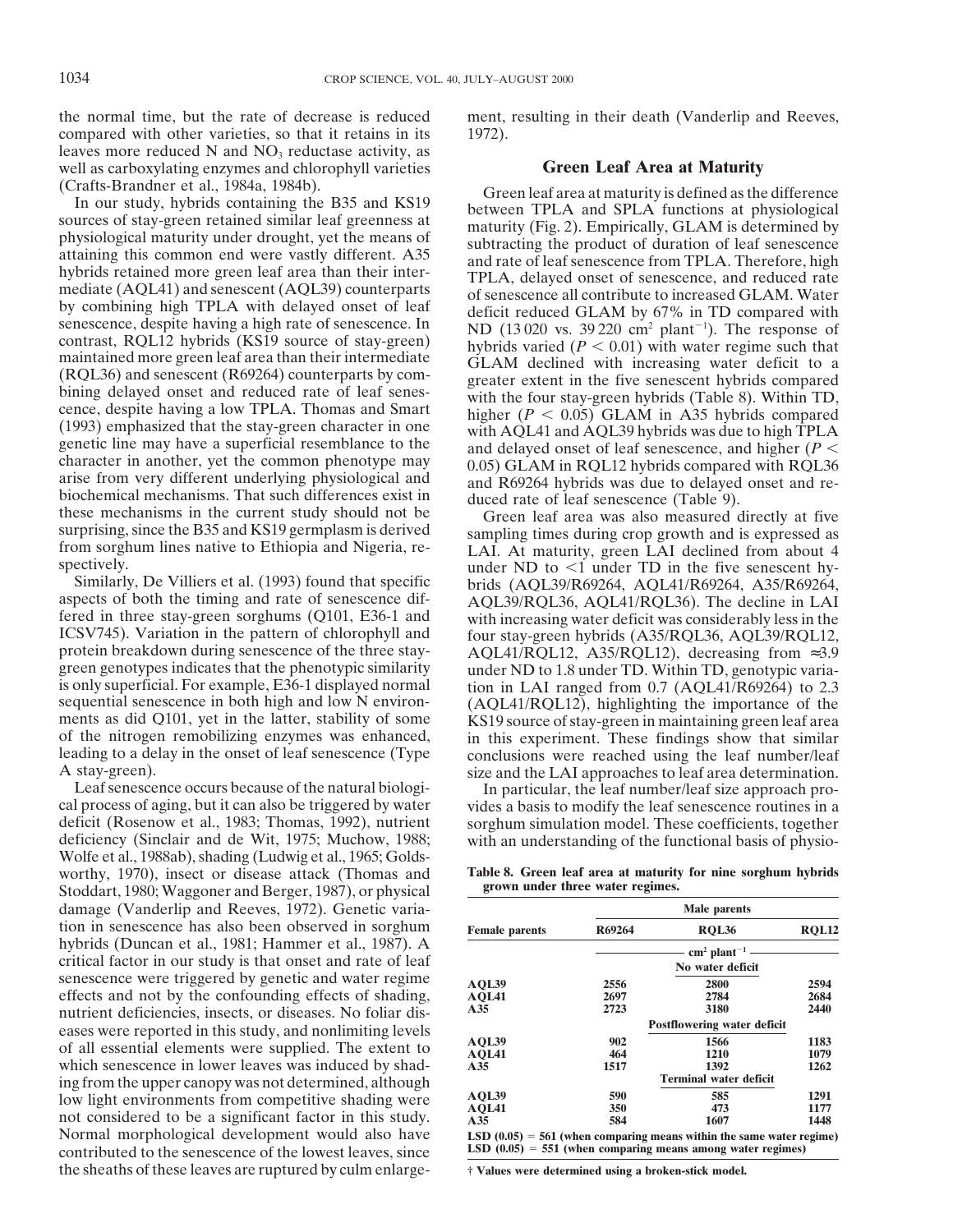green drought-resistance trait, enabling use of the model rate of leaf senescence could be used as selection to assess the value of stay-green in a wide range of target criteria, although these determinants are still somewhat environments throughout the northern grain belt of empirical. A better approach, perhaps, would be to un-Australia. This is the subject of current research. derstand the physiological basis of genetic variation in

Visual rating of green leaf retention was highly corre-<br>lated  $(P < 0.01)$  with GLAM under terminal water<br>deficit, suggesting that visual rating of stay-green is an<br>larger programs. adequate means of selecting for variation in this trait. The strength of this correlation was similar for plants **CONCLUSIONS**<br>visually rated 1 wk before  $(r = 0.93***$ ,  $n = 9$ ) and after Weter deficit reduced TPLA by a

typic score. This raises the question as to whether there **ACKNOWLEDGMENTS** is any additional benefit in selecting for the determinants of stay-green compared with selecting for the phe-<br>
We thank Dr. Bob Henzell for supplying the sorghum hy-<br>
notype. Indeed. selection could take place at various brids used in this study, and Greg McLean for processi notype. Indeed, selection could take place at various

|                                                                            | Water regime                |                                   |                            | and farm staff at Hermitage Research Station who helped to<br>hand-plant these experiments. This work was supported by the                                                                                                                                                                   |
|----------------------------------------------------------------------------|-----------------------------|-----------------------------------|----------------------------|----------------------------------------------------------------------------------------------------------------------------------------------------------------------------------------------------------------------------------------------------------------------------------------------|
|                                                                            | No deficit                  | <b>Postflowering</b><br>deficit   | <b>Terminal</b><br>deficit | Farming Systems Institute, Department of Primary Industries,<br>Queensland, Australia, and the Grains Research and Develop-                                                                                                                                                                  |
|                                                                            |                             | $\text{cm}^2$ plant <sup>-1</sup> |                            | ment Corporation, Canberra, Australia.                                                                                                                                                                                                                                                       |
| <b>Female</b> parents<br>AOL39<br><b>AOL41</b>                             | 2650<br>2722                | 1217<br>918                       | 822<br>667                 | <b>REFERENCES</b>                                                                                                                                                                                                                                                                            |
| A35<br>LSD $(P = 0.05)$                                                    | 2781<br><b>NS</b>           | 1390<br>187                       | 1213<br>187                | Abu-Shakra, S.S., D.A. Phillips, and R.C. Huffaker. 1978. Nitrogen<br>fixation and delayed leaf senescence in soybeans. Science                                                                                                                                                              |
| Male parents<br>R69264<br><b>ROL36</b><br><b>ROL12</b><br>LSD $(P = 0.05)$ | 2659<br>2922<br>2573<br>187 | 961<br>1389<br>1175<br>187        | 508<br>888<br>1305<br>187  | 199:973-975.<br>Alagarswamy, G., J.T. Ritchie, and B. Flint. 1986. Effect of high<br>temperature on leaf appearance rates in maize, rice, sorghum, and<br>pearl millet. p. 10. In Agronomy Abstracts. ASA, Madison, WI.<br>Ambler, J.R., P.W. Morgan, and W.R. Jordan. 1987. Genetic regula- |
| † Values were determined using a broken-stick model.                       |                             |                                   |                            | tion of senescence in a tropical grass. p. 43–53. In W.W. Thomson                                                                                                                                                                                                                            |

logical responses, could be used to simulate the stay-<br>levels. For example, variation in TPLA and onset and stay-green, then attempt to link such functional differ-**Visual Rating of Green Leaf Area at Maturity** ences to molecular markers. Of course, these alternative<br> **Visual paties of ances leaf artestine musclickly serve** strategies would need to be compared with current

visually rated 1 wk before  $(r = 0.98^{28*9}$ ,  $m = 9)$  and after where deficit reduced TPLA by  $\approx 12\%$  in The consideration parameter an be measured, Similarly, Wanous et al. emerged after the DM band PFD, and lower TPLA u

onset and rate of leaf senescence data. We also acknowledge Table 9. Green leaf area at maturity for three female and three the statistical assistance provided by Kerry Bell and David male parents grown under three water regimes.<br>Butler. Finally, I (AKB) would like to thank all the Butler. Finally, I (AKB) would like to thank all the technical and farm staff at Hermitage Research Station who helped to hand-plant these experiments. This work was supported by the Farming Systems Institute, Department of Primary Industries, Queensland, Australia, and the Grains Research and Development Corporation, Canberra, Australia.

- **ABLISH 2650 2650 2650 2650 2650 2650 2650 Abu-Shakra, S.S., D.A. Phillips, and R.C. Huffaker. 1978. Nitrogen** fixation and delayed leaf senescence in soybeans. Science 199.973–975.
- 
- tion of senescence in a tropical grass. p. 43–53. *In* W.W. Thomson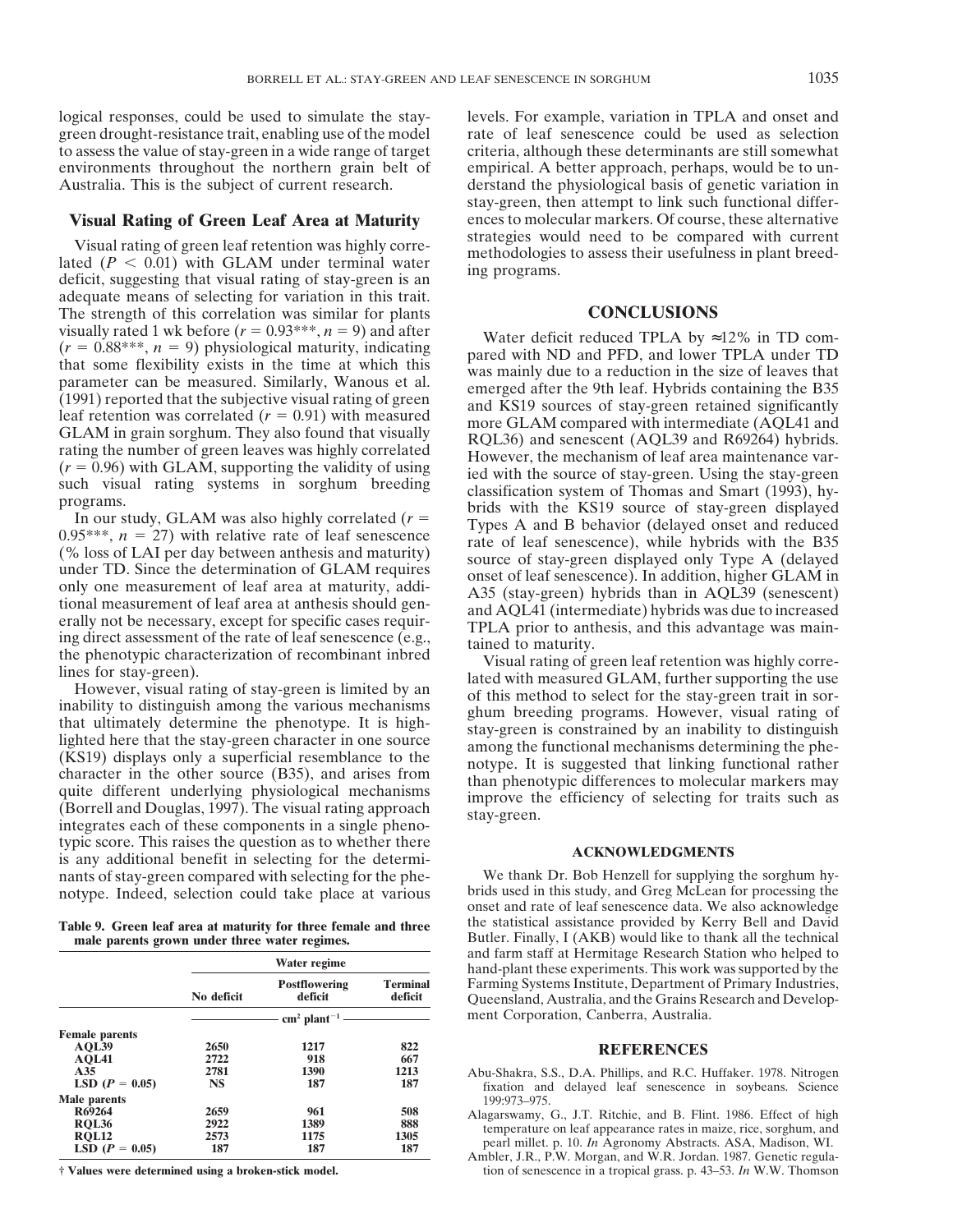et al. (ed.). Plant Senescence: Its biochemistry and physiology. review. Proc. Consultative group discussion of research needs and

- Birch, C.J., G.L. Hammer, and K.G. Rickert. 1998. Improved methods for predicting leaf area and leaf senescence in maize (*Zea mays*). McKeown, F.R. 1978. A land classification of the Hermitage Research
- Bolaños, J., and G.O. Edmeades. 1996. The importance of the anthesis- Primary Industries, Brisbane, Australia. silking interval in breeding for drought tolerance in tropical maize. Mondal, W.A., and M.A. Choudhuri. 1985. Comparison of phosphorus
- Borrell, A.K., and A.C.L. Douglas. 1997. Maintaining green leaf area in grain sorghum increases nitrogen uptake under post-anthesis  $65:221-227$ .<br>drought. Inter. Sorg. Millets News. 38:89-92. Monteith, J.L
- Borrell, A.K., G.L. Hammer, and R.G. Henzell. 2000. Does main-<br>
1. Introduction, methods, and principles. Univ. of Nottingham,<br>
ining green leaf area in sorghum improve yield under drought? Overseas Development Administrat taining green leaf area in sorghum improve yield under drought?<br>II. Dry matter production and yield. Crop Sci. 40:1037-1048
- genotypic and environmental control of leaf area dynamics in grain Muchow, R.C. 1994. Effect of nitrogen on yield determination in
- Carmer, S.G., and M.R. Swanson. 1973. An evaluation of ten pairwise
- 1984a. Differential senescence of maize hybrids following ear re-moval. I. Whole plant. Plant Physiol. 74:360-367.
- Crafts-Brandner, S.J., F.E. Below, V.A. Wittenbach, J.E. Harper, and R.H. Hageman. 1984b. Differential senescence of maize hybrids following ear removal. II. Selected leaf. Plant Physiol. 74:358-373.
- and exploitation of the staygreen character in sorghum. p. 24–26 soils. 3rd ed. Rellim Technical Publ., Glenside, SA, Australia. *In* J.R. Wicombe and D. Wright (ed.) Current research in plant Ong, C.K., and J.L. Monteith. sciences. Overseas Development Administration Project R4885, and temperature. Field Crops Res. 11:141-160.
- parison of senescent and nonsenescent sorghum genotypes. Agron. Crop Sci. 36:549–555. J. 73:849–853. Rajcan, I., and M. Tollenaar. 1999a. Source:sink ratio and leaf senes-
- Salamini. 1986. A major gene for delayed senescence in maize. grain filling. Field Crops Res. 60:245–253. Pattern of photosynthates accumulation and inheritance. Plant Rajcan, I., and M. Tollenaar. 1999b. Source:sink ratio and leaf senes-<br>Breed. 97:193–203. Cence in maize: II. Nitrogen metabolism during grain filling. Field
- Goldsworthy, P.R. 1970. The canopy structure of tall and short sor-<br>ghum. J. Agric. Sci. (Cambridge) 75:123-131. Rosenow, D.T., and L.E.
- Hammer, G.L., and R.C. Muchow. 1994. Assessing climatic risk to sorghum production in water-limited subtropical environments. 1. Corn and Sorghum Industry Res. Conf. Chicago, IL. 9–11 Dec.<br>Development and testing of a simulation model. Field Crops 1981. Am. Seed Trade Assoc., Washingto Development and testing of a simulation model. Field Crops Res. 36:221–234. Rosenow, D.T., J.E. Quisenberry, C.W. Wendt, and L.E. Clark. 1983.
- genotypic and environmental control of leaf area dynamics in grain Manage. 7:207–222<br>sorghum. I. Whole plant level. Field Crops Res. 33:293–310. Sinclair, T.R., and C.
- Hammer, G.L., K. Hill, and G.N. Schrodter. 1987. Leaf area produc- requirements for seed production by various crops. Science tion and senescence of diverse grain sorghum hybrids. Field Crops 189:565–567.
- Helsel, G.B., and K.J. Frey, 1978. Grain yield variations in oats associ-<br>
ated with differences in leaf area duration among oat lines. Crop status. Can. J. Plant Sci. 58:213-224. ated with differences in leaf area duration among oat lines. Crop
- Henzell, R.G., R.L. Brengman, D.S. Fletcher, and A.N. McCosker. 1992. Relationships between yield and non-senescence (stay-green) nants. Elsevier, Amsterdam. in some grain sorghum hybrids grown under terminal drought Thomas, H., and L.J. Rogers. 1990. Turning over an old leaf. Univ.<br>stress. p. 355–358. In M.A. Foale et al. (ed.) Proceedings of the Wales Rev. Sci. Technol. 6:29– stress. p. 355–358. *In* M.A. Foale et al. (ed.) Proceedings of the Second Australian Sorghum Conference. Gatton, Australia. 4–6 Feb. 1992. Occasional Publication no. 68. Australian Inst. of Agric. Biol. 123:193–219.
- Jones, C.A., and J.R. Kiniry (ed.) 1986. CERES-Maize. A simulation College Station. 56:438–441.<br>Ludlow, M.M., and R.C. Muchow. 1990. A critical evaluation of traits Thomas, H., a
- for improving crop yields in water-limited environments. Adv. Plant Physiol. 31:83–111. Agron. 43:107–153. Tollenaar, M., and T.B. Daynard. 1978. Leaf senescence in short-
- Ludwig, L.J., T. Saeki, and L.T. Evans. 1965. Photosynthesis in artifi- season maize hybrids. Can. J. Plant Sci. 58:869–874. cial communities of cotton plants in relation to leaf area. I. Experi- Vanderlip, R.L., and H.E. Reeves. 1972. Growth stages of sorghum ments with progressive defoliation of mature plants. Aust. J. Biol. [*Sorghum bicolor* (L.) Moench]. Agron. J. 64:13–16.<br>Wada, Y., and G. Wada. 1991. Varietal difference in lea
- maturity to carbohydrate metabolism in sorghum. p. 119-129. In L.K. Mughogho (ed.) Sorghum root and stalk diseases, a critical Wade, L.J., G.L. Hammer, and M.A. Davey. 1993. Response of germi-

Amer. Soc. Plant Physiol., Rockville; MD. strategies for control of sorghum root and stalk diseases. Bellagio,<br>
rch, C.J., G.L. Hammer, and K.G. Rickert. 1998. Improved methods Italy. 27 Nov.-2 Dec. 1983. ICRISAT, Patanche

- Aust. J. Agric. Res. 49:249–262. Station. Division of Land Utilisation. Queensland Department of
- Field Crops Res. 48:65–80.<br>
Field Crops Res. 48:65–80. mobilization during monocarpic senescence in rice cultivars with<br>
sequential and non-sequential leaf senescence. Physiol. Plant.
	- Monteith, J.L. 1987. Microclimatology in tropical agriculture. Vol.
- Muchow, R.C. 1988. Effect of nitrogen supply on the comparative (this issue). productivity of maize and sorghum in a semi-arid tropical environ-<br>Carberry, P.S., R.C. Muchow, and G.L. Hammer. 1993. Modelling ment. I. Leaf growth and leaf nitrogen. Field Crops Res. 18:1–16. ment. I. Leaf growth and leaf nitrogen. Field Crops Res. 18:1-16.
	- sorghum. II. Individual leaf level. Field Crops Res. 33:311–328. irrigated maize in tropical and subtropical environments. Field<br>
	rmer, S.G., and M.R. Swanson. 1973. An evaluation of ten pairwise Crops Res. 38:1–13.
- multiple comparison procedures by Monte Carlo methods. J. Amer. National Academy of Sciences. 1996. Sorghum: Subsistence types. p. Stat. Assoc. 68:66–74. 145–157. *In* National Academy of Sciences (ed.) Lost Crops of Crafts-Brandner, S.J., F.E. Below, J.E. Harper, and R.H. Hageman. Africa, Volume 1: Grains. National Academy Press, Washing-
	- Melson, A.K. 1986. Computer simulation of leaf growth in grain sor-<br>ghum (Sorghum bicolor (L.) Moench.). Ph.D. thesis. Kansas State Univ., Manhattan. Dissertation Abstracts International, B Sciences and Engineering. 1986, 47:5, 1801B.
- de Villiers, L., K. Turk, H. Thomas, and C. Howarth. 1993. Analysis Northcote, K.H. 1974. A factual key for the recognition of Australian
	- Ong, C.K., and J.L. Monteith. 1985. Response of pearl millet to light
- Annual Report 1993. ODA, London. Van Oosterom, E.J., R. Jayachandran, and F.R. Bidinger. 1996. Diallel Duncan, R.R., A.J. Bockholt, and F.R. Miller. 1981. Descriptive com- analysis of the stay-green trait and its components in sorghum.
- Gentinetta, E., D. Ceppi, C. Lepori, G. Perico, M. Motto, and F. cence in maize: I. Dry matter accumulation and partitioning during
	- cence in maize: II. Nitrogen metabolism during grain filling. Field
	- Rosenow, D.T., and L.E. Clark. 1981. Drought tolerance in sorghum.<br>p. 18-31. In H.D. Loden and D. Wilkinson (ed.) Proc. 36th Annu.
- Hammer, G.L., P.S. Carberry and R.C. Muchow. 1993. Modelling Drought tolerant sorghum and cotton germplasm. Agric. Water
	- Sinclair, T.R., and C.T. de Wit. 1975. Photosynthate and nitrogen
	- Res. 17:305–317. Stout, D.G., and G.M. Simpson. 1978. Drought resistance of *sorghum*
	- Sci. 18:765–769.<br>
	Interval. p. 11–41. *In* N.R. Baker and H. Thomas, H. 1992. Canopy survival. p. 11–41. *In* N.R. Baker and H. Thomas (ed.) Crop photosynthesis: Spatial and temporal determi-
		-
		- Thomas, H., and C.M. Smart. 1993. Crops that stay green. Ann. Appl.
	- Sci., Melbourne, Australia.<br>
	Inomas, H., and J.L. Stoddart. 1975. Separation of chlorophyll degra-<br>
	dation from other senescence processes in leaves of a mutant geno-<br>
	dation from other senescence processes in leaves of a model of maize growth and development. Texas A&M Univ. Press, type of meadow fescue (*Festuca pratensis*). Plant Physiol.
		- Thomas, H., and J.L. Stoddart. 1980. Leaf senescence. Annu. Rev.
		-
		-
- Wada, Y., and G. Wada. 1991. Varietal difference in leaf senescence McBee, G.G. 1984. Relation of senescence, nonsenescence, and kernel during ripening period of advanced indica rice. Jpn. J. Crop Sci. maturity to carbohydrate metabolism in sorghum. p. 119–129. In 60:529–536.
	-